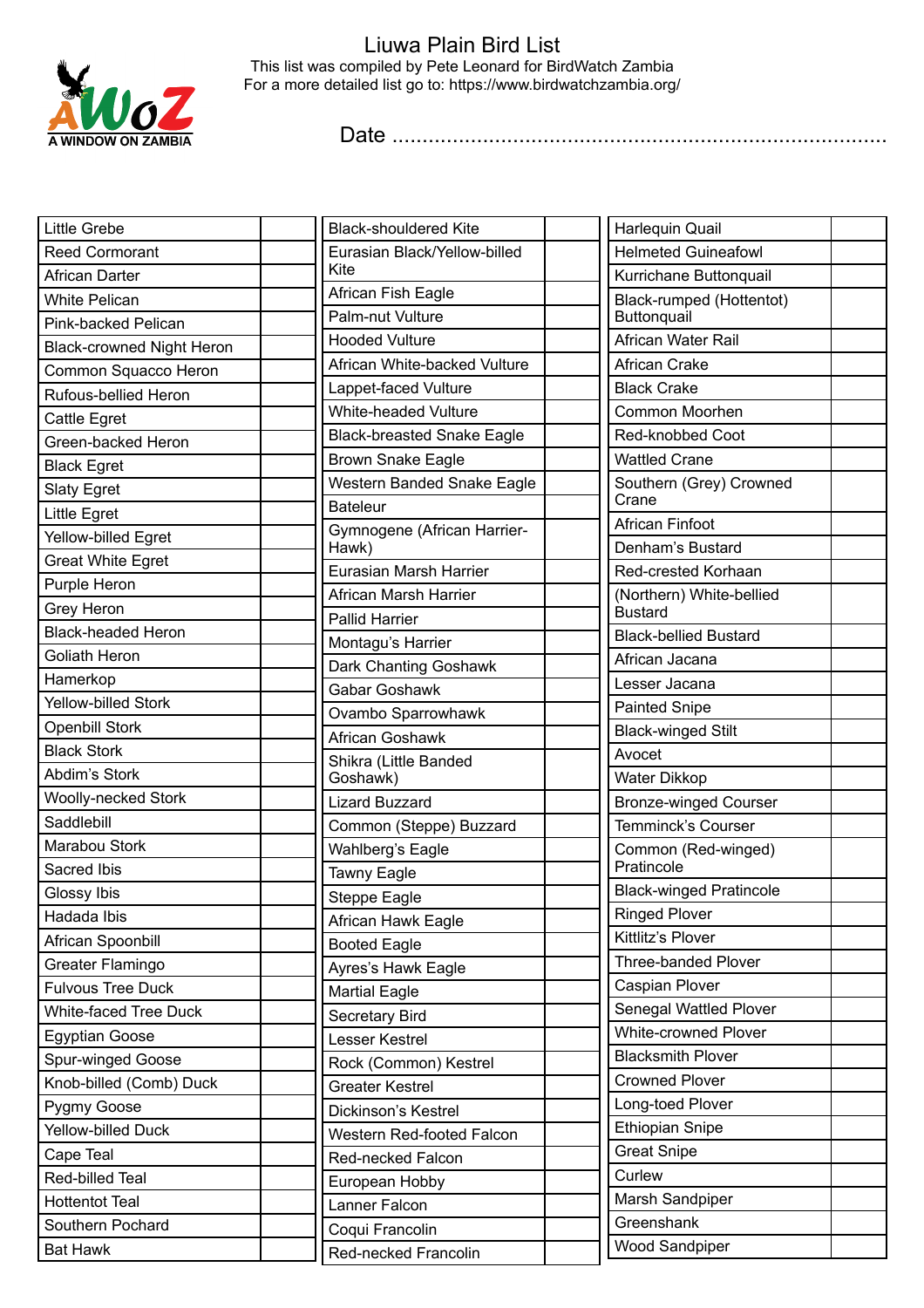| Common Sandpiper                 | Malachite Kingfisher              |
|----------------------------------|-----------------------------------|
| Turnstone                        | Pygmy Kingfisher                  |
| <b>Little Stint</b>              | Brown-hooded Kingfisher           |
| <b>Curlew Sandpiper</b>          | Chestnut-bellied (Grey-           |
| Ruff                             | headed) Kingfisher                |
| Grey-headed Gull                 | Senegal (Woodland)<br>Kingfisher  |
| Gull-billed Tern                 | Striped Kingfisher                |
| <b>Whiskered Tern</b>            | <b>Giant Kingfisher</b>           |
| White-winged Black Tern          | Pied Kingfisher                   |
| African Skimmer                  | Little Bee-eater                  |
| Yellow-throated Sandgrouse       | White-cheeked Bee-eater           |
| <b>Laughing Dove</b>             | Swallow-tailed Bee-eater          |
| <b>African Mourning Dove</b>     | White-fronted Bee-eater           |
| Cape Turtle Dove                 | <b>Blue-cheeked Bee-eater</b>     |
| Red-eyed Dove                    | Eurasian Bee-eater                |
| <b>Emerald-spotted Wood Dove</b> |                                   |
| Namaqua Dove                     | Southern Carmine Bee-eater        |
| African Green Pigeon             | <b>Eurasian Roller</b>            |
| Meyer's Parrot                   | <b>Lilac-breasted Roller</b>      |
| Grey Lourie                      | Racket-tailed Roller              |
| <b>Great Spotted Cuckoo</b>      | Purple Roller                     |
| Jacobin Cuckoo                   | Red-billed (Green) Wood<br>Hoopoe |
| Striped Crested (Levaillant's)   | Scimitarbill                      |
| Cuckoo                           | Hoopoe                            |
| <b>Red-chested Cuckoo</b>        | <b>Crowned Hornbill</b>           |
| <b>Black Cuckoo</b>              | African Grey Hornbill             |
| African Grey Cuckoo              | Southern Ground Hornbill          |
| <b>Emerald Cuckoo</b>            | <b>Yellow-fronted Tinkerbird</b>  |
| Didric Cuckoo                    | <b>Black-collared Barbet</b>      |
| African Black Coucal             | Brown-backed Honeyguide           |
| Coppery-tailed Coucal            | Greater Honeyguide                |
| Senegal Coucal                   | Lesser Honeyguide                 |
| Burchell's (White-browed)        | Bennett's Woodpecker              |
| Coucal                           | Golden-tailed Woodpecker          |
| <b>Barn Owl</b>                  | Little Spotted (Green-backed)     |
| African Scops Owl                | Woodpecker                        |
| Giant (Verreaux's) Eagle Owl     | Cardinal Woodpecker               |
| Pel's Fishing Owl                | <b>Bearded Woodpecker</b>         |
| Pearl-spotted Owlet              | Rufous-naped Lark                 |
| <b>Barred Owlet</b>              | <b>Flappet Lark</b>               |
| Marsh Owl                        | <b>Clapper Lark</b>               |
| Eurasian Nightjar                | Fawn-coloured Lark                |
| Rufous-cheeked Nightjar          | Dusky Lark                        |
| Fiery-necked Nightjar            | Red-capped Lark                   |
| Natal (Swamp) Nightjar           | Pink-billed Lark                  |
| Gaboon (Mozambique/              | Chestnut-backed Sparrow-          |
| Square-tailed) Nightjar          | Lark                              |
| Pennant-winged Nightjar          | Grey-backed Sparrow-Lark          |
| <b>African Palm Swift</b>        | Eurasian Sand Martin              |
| <b>Eurasian Swift</b>            | African Sand (Brown-throated)     |
| Red-faced Mousebird              | Martin                            |
| Narina Trogon                    | <b>Banded Martin</b>              |

| Grey-rumped Swallow                    |  |
|----------------------------------------|--|
| <b>Mosque Swallow</b>                  |  |
| <b>Lesser Striped Swallow</b>          |  |
| <b>Greater Striped Swallow</b>         |  |
| South African Cliff Swallow            |  |
| Wire-tailed Swallow                    |  |
| Pearl-breasted Swallow                 |  |
| <b>Barn Swallow</b>                    |  |
| <b>House Martin</b>                    |  |
| <b>Yellow Wagtail</b>                  |  |
| Cape Wagtail                           |  |
| Richard's (Grassveld/African)<br>Pipit |  |
| Long-billed (inc. Wood) Pipit          |  |
| Plain-backed Pipit                     |  |
| <b>Buffy Pipit</b>                     |  |
| Fülleborn's Longclaw                   |  |
| Rosy-breasted Longclaw                 |  |
| <b>Black Cuckoo-shrike</b>             |  |
| White-breasted Cuckoo-shrike           |  |
| Yellow-throated Leaflove               |  |
| Black-eyed (Common) Bulbul             |  |
| Groundscraper Thrush                   |  |
| Heuglin's (White-browed)<br>Robin      |  |
| Red-capped Robin                       |  |
| <b>Collared Palm Thrush</b>            |  |
| White-browed Scrub Robin               |  |
| Stonechat                              |  |
| Northern Wheatear                      |  |
| Capped Wheatear                        |  |
| Sooty Chat                             |  |
| African Moustached Warbler             |  |
| <b>Icterine Warbler</b>                |  |
| Green-capped Eremomela                 |  |
| Yellow-bellied Eremomela               |  |
| Red-capped Crombec                     |  |
| Long-billed Crombec                    |  |
| <b>Willow Warbler</b>                  |  |
| Garden Warbler                         |  |
| Pale-crowned Cisticola                 |  |
| Fan-tailed (Zitting) Cisticola         |  |
| <b>Desert Cisticola</b>                |  |
| <b>Croaking Cisticola</b>              |  |
| <b>Tinkling Cisticola</b>              |  |
| <b>Rattling Cisticola</b>              |  |
|                                        |  |
| Short-winged Cisticola                 |  |